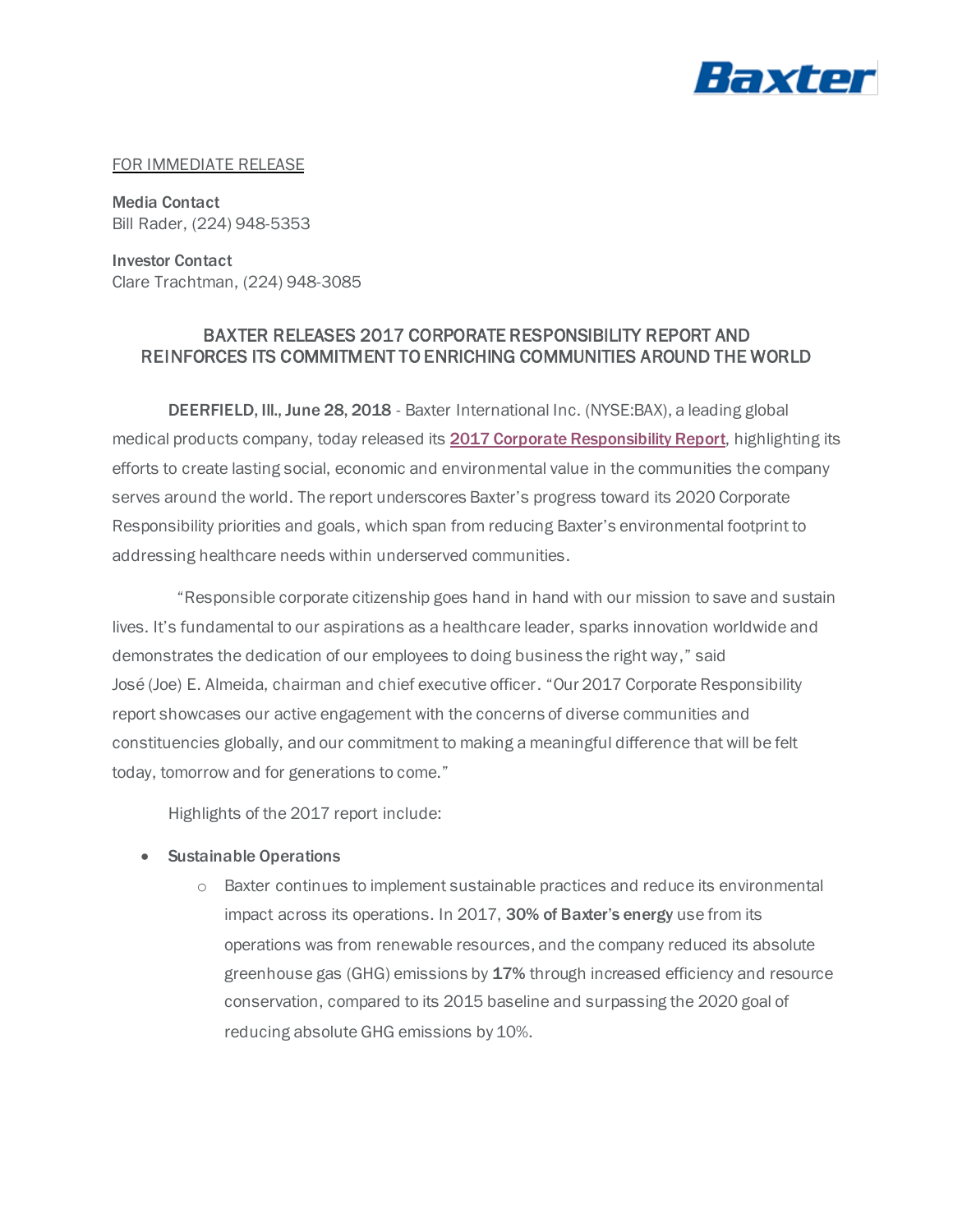

## BAXTER RELEASES 2017 CORPORATE RESPONSIBILITY REPORT – Page 2

### • Workplace Culture

o Nurturing an inclusive, diverse, high-performing culture is directly connected to our aspiration of being a Best Place to Work. The company is focused on cultivating a culture that empowers employees and helps them reach their full potential. Baxter is proud to be recognized in countries around the world as a great place to work, an employer of choice for women in STEM and for its efforts in inclusion and diversity by numerous industry associations and publications. A sampling of 2017 recognitions that celebrate the Baxter workplace include distinctions from *Forbes* as one of "America's Best Large Employers" and the Human Rights Campaign as a "Best Place to Work for LGBTQ Equality."

## • Serving Communities Worldwide

o Baxter and its employees strive to enrich local communities through partnerships, products and cash donations, matching gifts and more. In 2017, Baxter and the Baxter International Foundation donated more than \$20 million in cash and products in support of humanitarian aid, care for the underserved and other urgent needs. Baxter employees also participated in 1,200 community events and volunteered more than 57,000 hours across 38 countries.

### • Innovation that Expands Access to Care

o Baxter is committed to increasing access to healthcare and addressing unmet medical needs. In 2016, the Baxter International Foundation, in collaboration with the humanitarian organization Direct Relief, activated the mobile healthcare initiative "Driving Your Health" with a focus on improving community health outcomes through preventive care, chronic condition management and transportation assistance. In 2017, its first full year, the program offered direct healthcare services to more than 23,000 people and provided training to 900 healthcare professionals. The three-year program's full suite of health education, prevention and awareness training is projected to impact more than 350,000 people living in underserved communities in and around Mexico City.